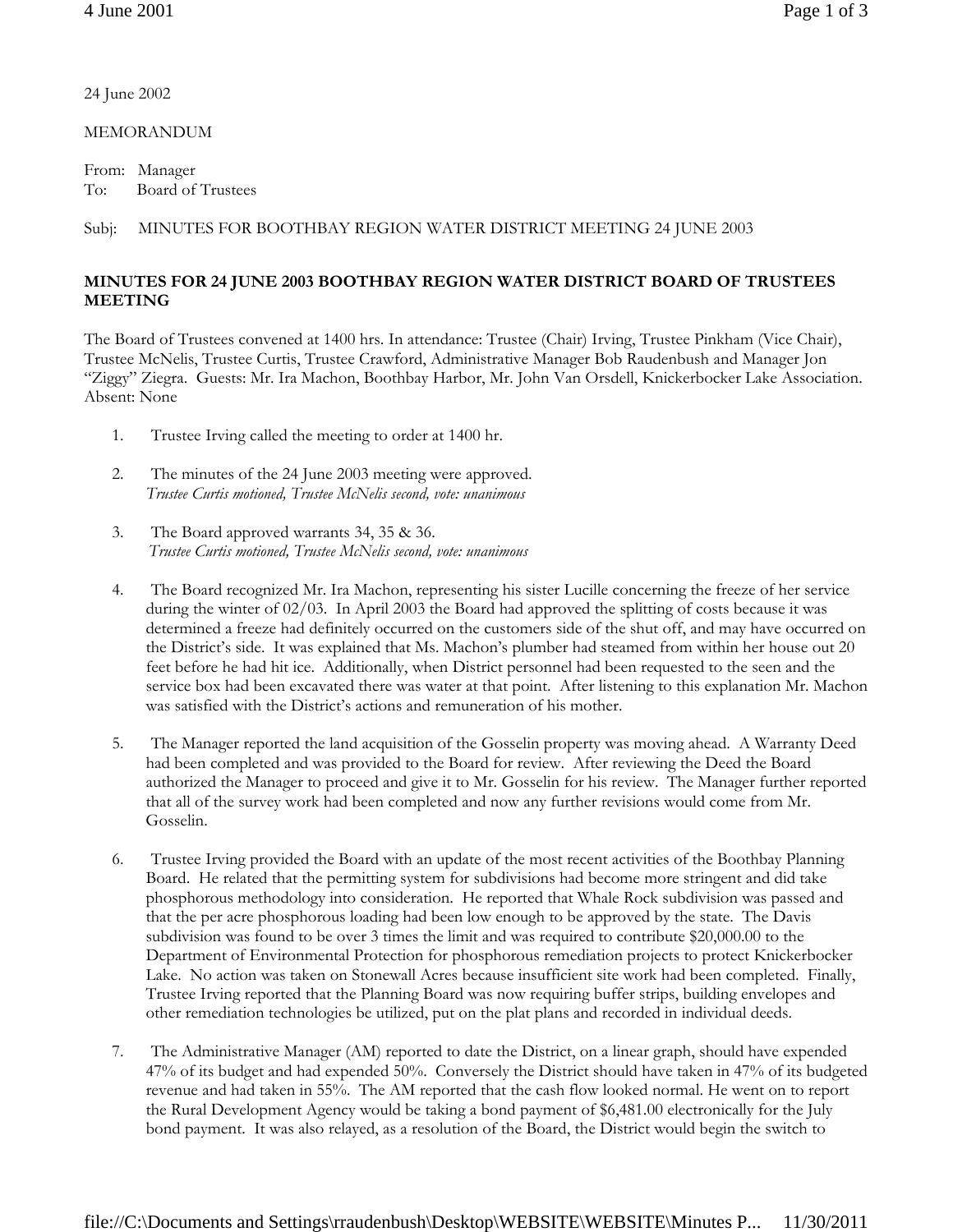- Quick Books® during the week of July 7, 2003. Additionally, the service hard drive capacity was being increased and 335 hits on the District's website had been recorded. Finally the AM reported that he had heard nothing from the First National Bank of Damariscotta (FNBD) on any loan consolidation.
- 8. The Manager reported the status of the Kenniston Hill Standpipe/East Boothbay Interconnection project. It was reported that Mr. Andy Noyes, appraiser, had sent the district an update on the Kenniston Hill property appraisal had not changed significantly. The Manager reported that by direction of the Board he would be at Wright Pierce the following day to sign a contract for the first phase of engineering services (of which the Kenniston Hill land boundary survey was included). Finally, the Manager reported that on 1 July 2003 he and a representative of Wright Pierce would be flow testing the East Boothbay system to develop a hydraulic model as part of the project. It was reported a notice for possible red water complaints had been sent to the Boothbay Register.
- 9. Trustee Irving reported that he had met with Ms. Brenda Blackman, FNBD, to discuss banking options for the Districts reserve cash accounts. Ms. Blackman would be providing a proposal for this in the very near future. However, it was noted that interest rates were very poor and the current arrangement the District is using with MBIA would be hard to compete with.
- 10. The Manager expressed his concern for the lack of progress of the Fluoridation project. He discussed that the original Gant chart showed T. Buck Construction essentially one week into the project and one week behind. He reported he had called Wright Pierce and expressed that the "customer was not happy". A new Superintendent for T. Buck Construction had been assigned and a new work schedule was to be supplied.
- 11. The Manager reported the final permit for the use and construction of an intake on Knickerbocker Lake was now completed. The State Revolving Fund (SRF) was analyzed it to be 1.5% less interest than the RDA loan. The Manager also reported that he had been in contact with the RDA and it would be marginal for any grant. Wright Pierce was completing the environmental review that is required for funding by both agencies.
- 12. Trustee Irving asked the Manager if CC-Net would be on-line by 30 June 2003. The Manager reported he had been in contact with CC-Net and it had been reported that high speed would be installed by that date.
- 13. The Manager reported that the Federal Emergency Management Agency (FEMA) disaster package had been completed and would be presented to FEMA personnel on the following Friday. The Manager complemented the Ms. Ruth Watts for her work completing this package. It is anticipated the District is eligible for between \$10,000.00 and \$12,000.00 reimbursement.
- 14. Upon the suggestion of Richard Bredeau the Manager proposed the District invite senior municipal officials of the Town of Boothbay, Trustees and District staff to the Kennebec Water District to tour their facility and meet with Mr. John Van Bourg, Chief Treatment Plant Operator to discuss the challenges of treating very contaminated water and the costs associated. In addition, Mr. Van Bourg would provide his methodology for correcting environmental problems and the District's efforts in watershed protection. After the session the Boothbay Region Water District would treat all participants to lunch at a good restaurant. The Trustees enthusiastically supported this suggestion and instructed the Manager to press on.
- 15. Trustee Curtis forwarded a negligence complaint filed by Nu-Tek Homes against the Manager for opposing the blasting and installation of a cellar drain into Adams Pond and without insurance survey for the dam. The Manager was directed to contact both the Town of Boothbay and Nu-Tek Homes and invite the parties to the 8 July 2003 Trustees meeting to resolve any issues.
- 16. The AM reported that only one lending institution had responded to provide short term financing for the Kenniston Hill/East Boothbay Interconnection project, that being FNBD. The Board accepted the terms by FNBD. *Trustee Curtis motioned, Trustee Pinkham second, vote: unanimous*
- 17. The AM provided the Board with a draft Internet use policy. The Board tabled any action until such time as